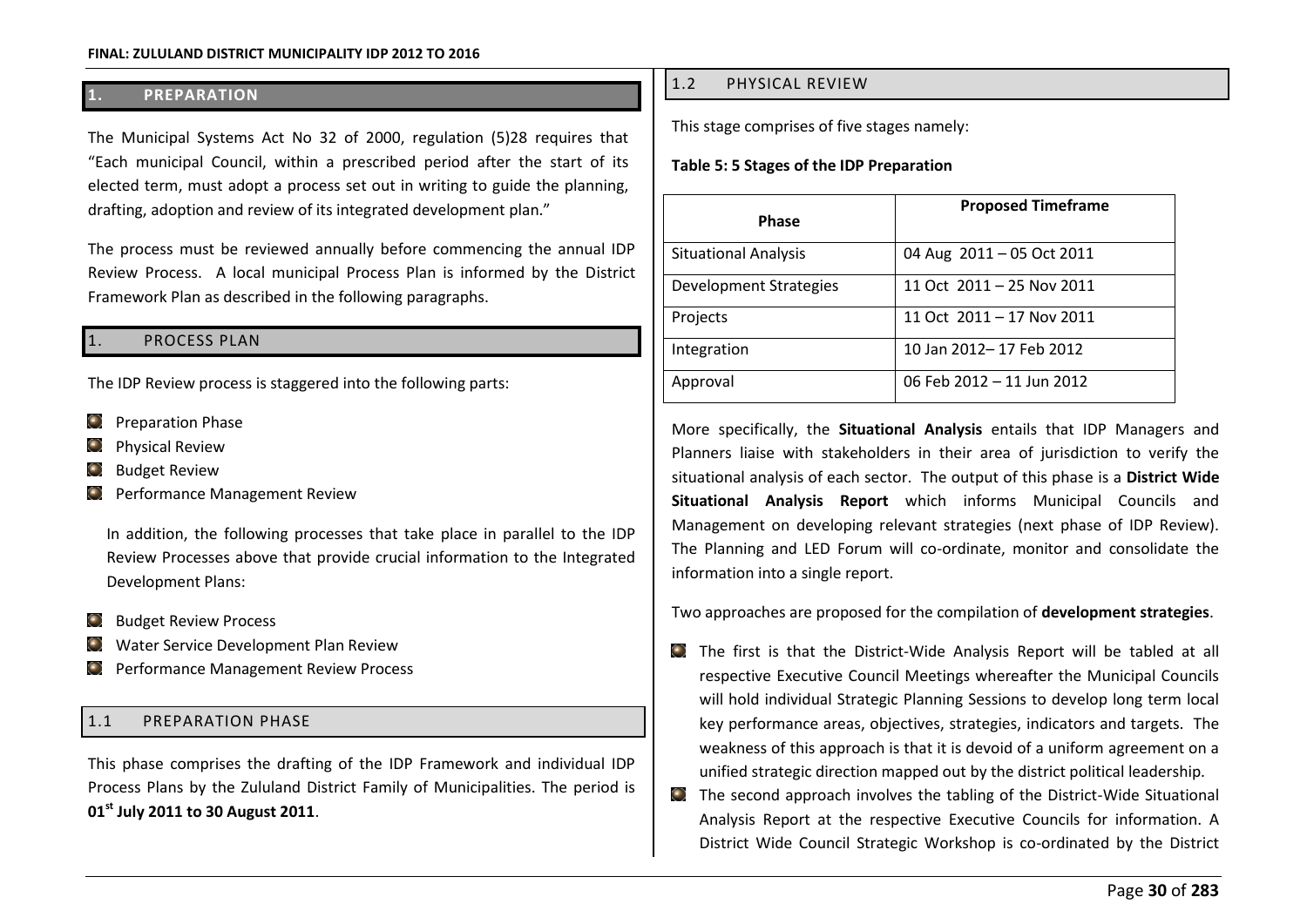Municipality and chaired by the Mayor of the District Municipality. A facilitator will assist in guiding the session towards the desired outcome. The objective of the workshop is to map out a long term strategic framework from which all municipalities will develop their individual long term local strategic workshop. The benefit of this option is that there is district wide consensus on a long term strategic framework which can be monitored. It also offers an opportunity for high level district political intervention in terms of fastracking strategic programmes and or projects in each of the municipalities' thereby improving the lives of communities.

Once developed, the district and local long term strategic plans must be translated into implementable **projects**. Projects identified at ward committee meetings by the community will be combined with newly identified projects by the IDP Managers. The Planning and LED Forum will investigate the development of a district wide project prioritization model which will assist in prioritizing unfunded projects for implementation either individually or jointly between municipalities. The Planning and LED Forum will also reconcile and group projects to package Regional Projects.

It is also possible that Sector Departments will be invited to participate in project planning.

**Integration** may be combined with the Project Planning phase above in order to ensure that there is consensus on projects that will be implemented in the municipalities. Sectoral integration is also crucial through Sector Plans.

**Approval** includes Municipal approval alone and Municipal plus Sector Department Approval. Municipalities must approve the draft IDP document by **29th February 2012** and submit it to the MEC by **09th March 2012.** The District IDP Representative Forum will approve the final Integrated Development Plan by **09th May 2012** effectively recommending the document to the Executive Council**. It is proposed that the Local Municipality Representative Forum approve their documents before or in parallel to that of the District.** All Municipalities must adopt the final IDP document by **29th May 2012** for timeous submission to the MEC by **08th June 2012**.

## 1.3 BUDGET REVIEW PROCESS

The budget process is critical in lending implementability to the Integrated Development Plan. It is linked with the physical IDP Review where performance measures are developed. Projects are identified, prioritized and a budget allocated for implementation.

All identified capital projects must be identified and submitted to the Chief Financial Officer by **28th October 2011** in order to inform the budget.

### 1.4 PERFORMANCE MANAGEMENT REVIEW PROCESS

This is an on-going mechanism that enables the municipality to measure its ability to deliver on targeted service delivery goals. It is closely linked with the physical IDP Review through the development strategies and project identification phase which form the basis for development of key performance measures. It is also linked with Budget phase where a budget is allocated to implement the identified strategies and projects.

The phase stretches **04 July 2011 to 10 November 2011.** Reviews take place on a quarterly basis in line with the Monitoring and Review.

### 2. FRAMEWORK PLAN

Each district municipality, within a prescribed period after the start of its elected term and after following a consultative process with the local municipalities within its area, must adopt a framework for integrated development planning in the area as a whole.

The **Framework** binds the Zululand Family of Municipalities in order to ensure that the Integrated Development Plan Review Process is carried out jointly, is consultative and therefore aligned. It involves setting a joint time schedule identifying critical milestones for approvals and adoption. **The Framework has to be prepared by the District Municipality (DM) and adopted by the Local**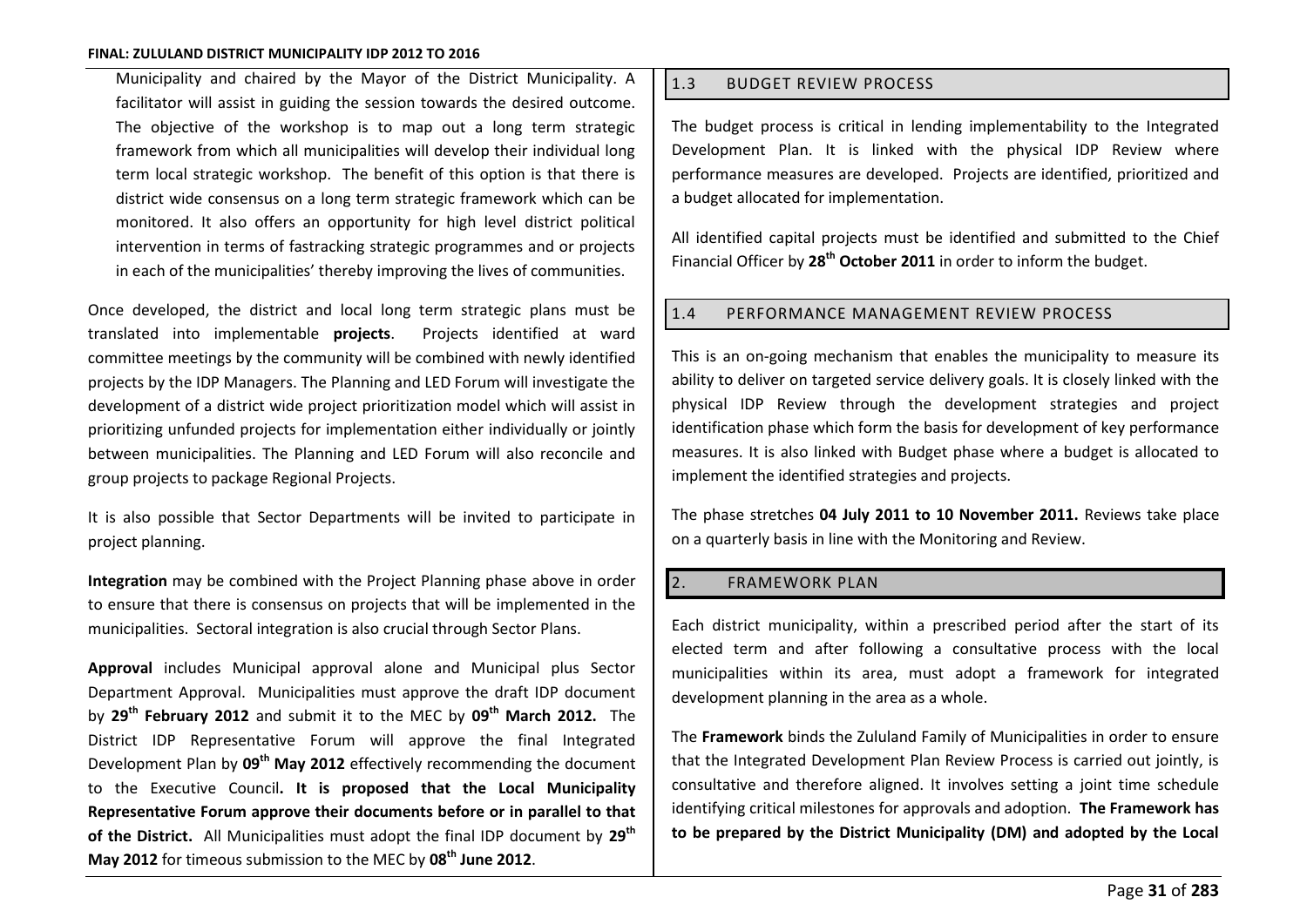**Municipalities (LMs)**. Thereafter the Framework becomes the basis for the DM and LMs to draft their Process Plans.

The respective Process and Framework Plans contain, amongst others, details of the consultation process and key dates as outlined hereunder.

### 3. CONSULTATION PROCESS

#### 3.1 IDP PLANNING AND LED FORUM

Chaired by the District this forum is a key alignment structure between municipalities and other relevant stakeholders. The forum enables the district to play a co-ordinatory role in the planning and implementation processes between the district stakeholders to limit duplication, conflict and promote sharing of resources and best practices.

The terms of reference of the District Planners Forum are as follows:

- $\Box$  support the IDP Manager in preparing for the IDP review and throughout its process
- $\Box$  provide terms of reference for specific planning activities
- $\bullet$  commission research studies
- consider and comment on inputs from any sub-committees, study teams, consultants, provincial sector departments, or service providers
- $\odot$ make content recommendations
- $\bullet$ process, summarize and document outputs
- $\bullet$ prepare, facilitate and document meetings
- consider Development Planning Shared Services matters
- consider Planning and Development Act (PDA) ramifications
- configure spatial information and strategies on Geographical Information Systems (GIS)

#### 3.2 DISTRICT GROWTH AND DEVELOPMENT SUMMIT

While establishing a strategic direction, the summit prepares the foundation for continuous alignment and integration by means of a joint planning dialogue between all development stakeholders in the district. Key issues include factors inhibiting economic growth in all sectors

Further, the summit forges a link with all IDPs by setting the theme for critical issues that will be dealt with in the Review process. The core composition of role-players for the summit includes:

- Executive Councils of the District and Local Municipalities
- **Municipal Section 57 and 56 Managers**
- **C** Provincial and National Sector Department Managers
- **C** Traditional Councils

### 3.3 **IDP REPRESENTATIVE FORUM**

The IDP Representative Forum is the main institutional mechanism for consultation in the IDP process. In each municipality, an IDP Representative Forum is to be nominated by the respective EXCO and chaired by the Mayor or a member of EXCO.

Terms of reference for the forum are as follows:

- $\Omega$  represent the interests of the community
- provide an organizational mechanism for discussion, negotiation, and decision-making between the stakeholders, including municipal government
- ensure communication between all stakeholder representatives  $\left( \bullet \right)$
- monitor the performance of the planning and implementation process  $\bullet$

The composition of the IDP Representative Forum is as follows:

- **Members of the EXCO**
- Selected Councilors
- **Traditional Leaders**
- **Ward Committee chair persons**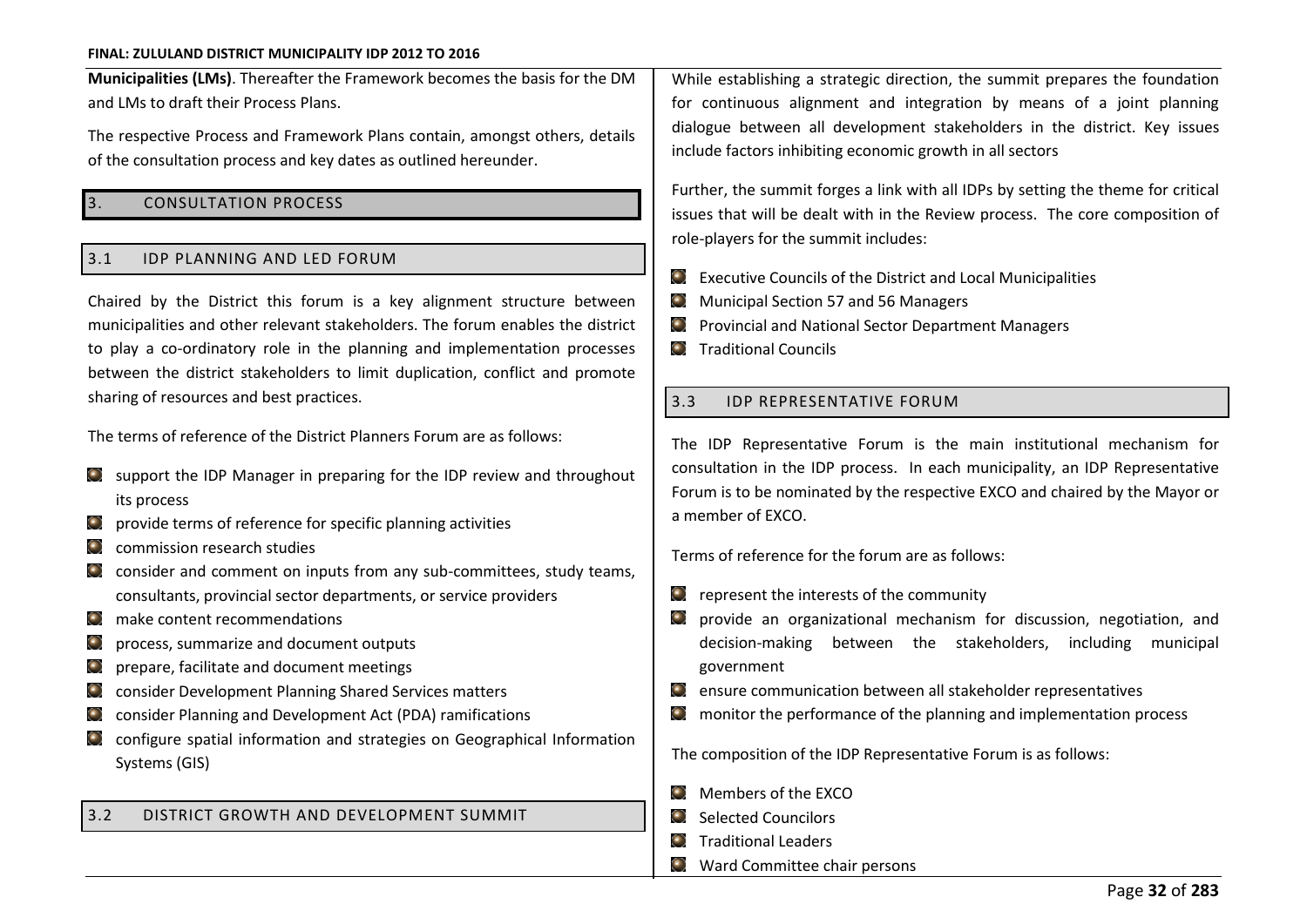- **D** Heads of Departments / senior officials
- Representatives of national and provincial sector departments  $\bullet$
- Stakeholder representatives (organised groups)  $\bigodot$
- Advocates (un-organised groups)  $\bullet$
- Resource persons  $\bullet$
- Community representatives  $\bigodot$
- Other stakeholders as identified, and which responded to advertisements

Each municipality (DM and LMs) will need to decide on the actual composition of its IDP Representative Forum and to specify how these institutional arrangements have been, or are to be, set up.

# 3.4 ROLES AND RESPONSIBILITIES

The following outlines the roles and responsibilities of the main roleplayers in the IDP process:

The **IDP Manager** is an official of the municipality assigned the responsibility of championing the IDP process. Amongst other, the following responsibilities have been allocated to the IDP Manager for the IDP Review Process:

- To ensure that the Process Plan is finalized and adopted by Council
- $\Box$  To adjust the IDP according to the proposals of the MEC
- To identify additional role-players to sit on the ZDM Representative Forum, Planning Forum and Steering Committee
- $\Box$  To monitor the participation of role players
- $\Box$  To ensure appropriate procedures are followed
- $\Box$  To ensure documentation is prepared properly
- To carry out the day-to-day management of the IDP process  $\odot$
- $\Box$  To respond to comments and enquiries
- $\Box$  To ensure alignment of the IDP with other IDP's within the Zululand District Municipality
- $\Box$  To co-ordinate the preparation of the Sector
- Plans/operational plans and their inclusion into the IDP documentation

 $\bullet$  To submit the reviewed IDP to the relevant authorities

## Table 6: IDP Preparation - Roles & Responsibilities

| <b>Role Player</b>            | <b>Roles and Responsibilities</b>                                                                                                                                                                                                                                                                     |  |
|-------------------------------|-------------------------------------------------------------------------------------------------------------------------------------------------------------------------------------------------------------------------------------------------------------------------------------------------------|--|
| Council                       | $\bigodot$<br>Manage drafting of the IDP<br>$\left( \bullet \right)$<br>Assign responsibilities<br>to the<br>Municipal<br>Manager<br>$\left( \bullet \right)$<br>Adoption of IDP                                                                                                                      |  |
| Councilors                    | $\bullet$<br>their<br>Linking the<br>with<br>IDP<br>process<br>constituencies<br>$\bullet$<br>Organizing the public participation<br>Recommend IDP to council for adoption                                                                                                                            |  |
| Mayor                         | Decide on the process plan.<br>$\bullet$<br>Responsible for the overall management,<br>coordination and monitoring of the process<br>drafting<br>of<br>the<br>Review<br>and<br>IDP<br>documentation, or delegate this function.                                                                       |  |
| Municipal<br><b>Officials</b> | $\bullet$<br>Provide technical/sector expertise.<br>$\odot$<br>Prepare selected Sector Plans.<br>$\bullet$<br>Prepare draft progress proposals.                                                                                                                                                       |  |
| Municipal<br>Manager          | $\left( \bullet \right)$<br>Decide on planning process.<br>Monitor process.<br>Overall Management and co-ordination.                                                                                                                                                                                  |  |
| Management<br>Committee       | $\bigodot$<br>Information "GAP" identification.<br>$\odot$<br>Oversee the alignment of the planning<br>process internally with those of the local<br>municipality areas.<br>$\odot$<br>Co-ordinate, identify and prioritize plans.<br>$\bullet$<br>Make recommendation to the executive<br>committee. |  |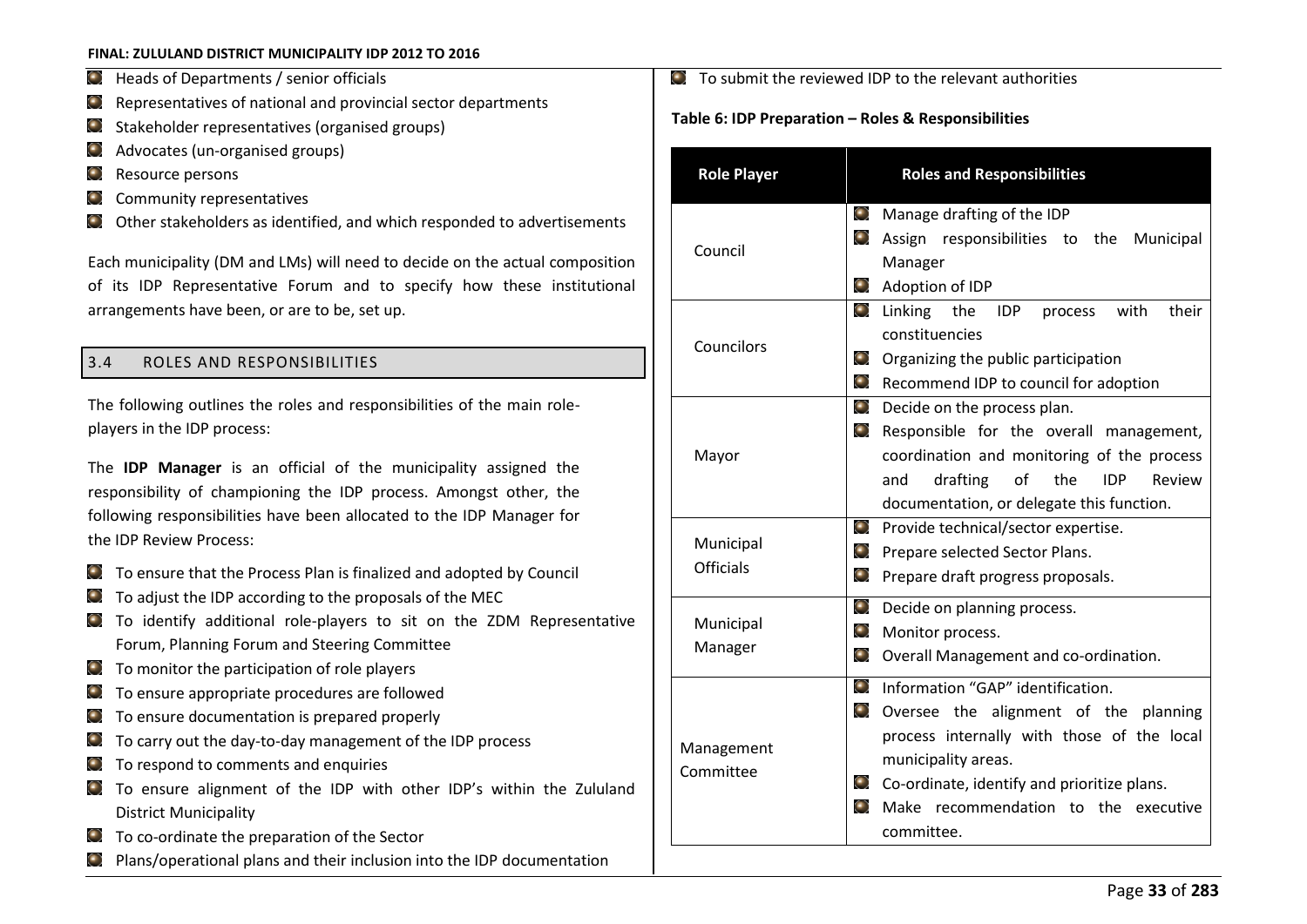| <b>Role Player</b>                            | <b>Roles and Responsibilities</b>                                                                                                                                                                                                                                                                                                                                                                                                                                                                                                                                             |  |
|-----------------------------------------------|-------------------------------------------------------------------------------------------------------------------------------------------------------------------------------------------------------------------------------------------------------------------------------------------------------------------------------------------------------------------------------------------------------------------------------------------------------------------------------------------------------------------------------------------------------------------------------|--|
| Planning<br>and<br><b>LED Forum</b>           | $\left( \bullet \right)$<br>Determine actions to be taken in the review<br>process.<br>$\bullet$<br>Commission sub-committees for identified<br>action.                                                                                                                                                                                                                                                                                                                                                                                                                       |  |
| Planning<br>Professional                      | $\odot$<br>Provide guidance to the IDP Planning Forum.<br>$\odot$<br>Methodological guidance.<br>$\odot$<br>Facilitation of planning workshops.<br>$\odot$<br>Support with guidance on Sector Plans<br>(sources of funding and guidelines).<br>$\odot$<br>Documentation.                                                                                                                                                                                                                                                                                                      |  |
| <b>The</b><br><b>District</b><br>Municipality | $\odot$<br>Coordination roles for local municipalities.<br>$\bigodot$<br>Ensuring horizontal alignment of the IDP's of<br>the municipalities in the district council area.<br>$\bullet$<br>Ensuring vertical alignment between the<br>district and local planning.<br>$\bigodot$<br>Facilitation of vertical alignment of IDP's with<br>other spheres of government and sector<br>departments.<br>$\bigodot$<br>Provide events for joint strategy workshops<br>with local municipalities, provincial<br>and<br>national role players and other subject matter<br>specialists. |  |
| ZDM<br>Rep<br>Forum                           | $\odot$<br>stakeholder<br>Representing<br>and<br>interest<br>contributing knowledge and ideas.                                                                                                                                                                                                                                                                                                                                                                                                                                                                                |  |
| Government<br>Departments                     | $\bigodot$<br>Provide data and information.<br>$\bigodot$<br>Budget guidelines.<br>$\bigodot$<br>Alignment of budgets with the IDP.<br>$\odot$<br>Provide professional and technical support.                                                                                                                                                                                                                                                                                                                                                                                 |  |

| <b>Role Player</b> | <b>Roles and Responsibilities</b>                                                                             |
|--------------------|---------------------------------------------------------------------------------------------------------------|
| Consultants        | <b>O</b> Providing the required specialist services for<br>various planning activities as and when<br>needed. |

# 3.5 MATTERS REQUIRING ALIGNMENT

Within the five phases of the physical IDP Review there must be vertical and horizontal alignment. The proposed alignment areas in relation to proposed IDP phases are as follows:

## **Table 7: Vertical & Horizontal Alignment processes**

| <b>Phases</b>        | <b>Alignment Activity</b>      | District/Local      | Local           |
|----------------------|--------------------------------|---------------------|-----------------|
|                      |                                | <b>Municipality</b> | Government      |
|                      |                                |                     | / Provincial/   |
|                      |                                |                     | <b>National</b> |
|                      | Key Development                |                     |                 |
| Phase 1: Analysis    | Priorities                     | X                   | X               |
|                      | District Strategic             |                     |                 |
| Phase 2: Strategies  | Workshop                       | X                   | X               |
|                      | Project Planning Co-           |                     |                 |
| Phase 3: Projects    | ordination                     | X                   | X               |
|                      | Integration of Sector          |                     |                 |
| Phase 4: Integration | Programmes                     | X                   | X               |
| Phase 5: Approval    | Submission of draft            |                     |                 |
|                      | <b>IDP</b>                     | X                   |                 |
|                      | Comments on draft              |                     |                 |
|                      | <b>IDP</b>                     | X                   |                 |
|                      | <b>Compilation of District</b> |                     |                 |
|                      | Summary of LM IDPs             | X                   |                 |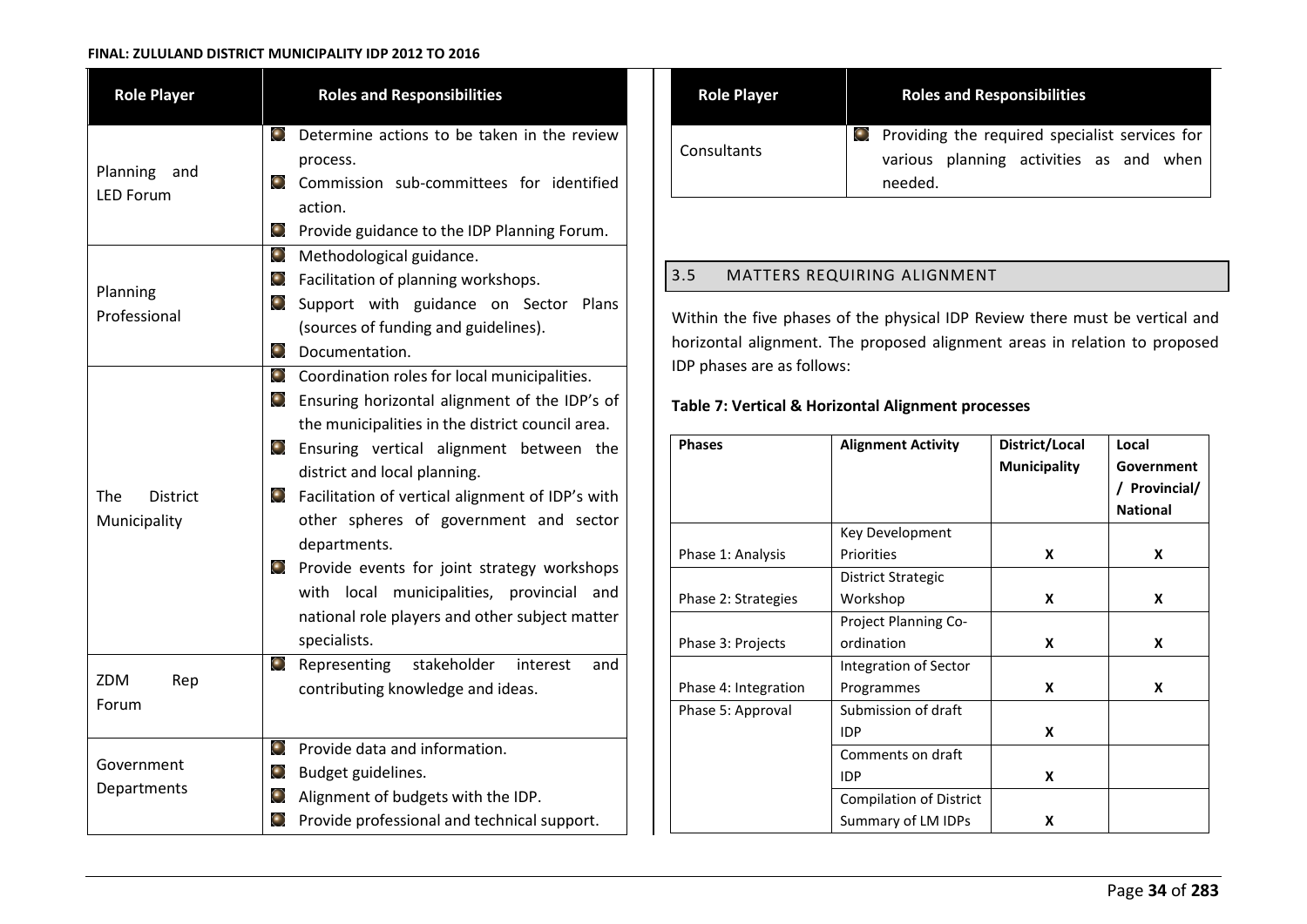The following details the 5 Year Integrated Process as adopted by the Zululand District Municipality.

# **Table 8: Integrated IDP process**

| <b>INTEGRATED PROCESS</b>                                | <b>PERIOD</b>             |  |
|----------------------------------------------------------|---------------------------|--|
| <b>Activity</b>                                          | <b>Dates</b>              |  |
| Prepare for 2012/2013 IDP Review                         | 01 Jul 2011 - 30 Aug 2011 |  |
| Drafting and Approval Framework Plan                     | 01 - 25 Jul 2011          |  |
| Drafting and Approval of Process Plans                   | 01 Jul 2011 - 17 Aug 2011 |  |
| Submit draft Process Plans to MEC                        | 27-Jul-11                 |  |
| Incorporate comments from MEC(where                      | 26 - 30 Sept 2011         |  |
| applicable)                                              |                           |  |
| <b>Physical IDP review</b>                               |                           |  |
| <b>Phase 1: Analysis</b>                                 | 04 Aug 2011 - 05 Oct 2011 |  |
| Consultation (PLED) (re-scheduled to 23                  | 03-Aug-11                 |  |
| Aug 2011)                                                |                           |  |
| <b>Institutional Analysis</b>                            | 09 - 18 Aug 2011          |  |
| <b>Financial Analysis</b>                                | 09 - 18 Sept 2011         |  |
| Consultation (PLED)                                      | 23-Aug-11                 |  |
| <b>Technical Analysis</b>                                | 01 - 09 Sept 2011         |  |
| <b>Economic Analysis</b>                                 | 01 - 09 Sept 2011         |  |
| Consultation (PLED)                                      | 14-Sep-11                 |  |
| Consultation (Growth and Development                     | 21-Oct-11                 |  |
| Forum)                                                   |                           |  |
| <b>Environmental Analysis</b>                            | 12-23 Sept 2011           |  |
| <b>Consolidation of In Depth Analysis</b>                | 03-06 Oct 2011            |  |
| Consultation (PLED)                                      | 07-Oct-11                 |  |
| <b>Phase 2: Strategies</b>                               | 11 Oct 2011 - 25 Nov 2011 |  |
| Vision, Mission and Values                               | 10 Oct - 14 Oct 2011      |  |
| Analysis<br>Gap<br>and<br><b>Strategies</b><br>(District | 21 Oct 2011               |  |
| Council Wkshop/Rep Forum)                                |                           |  |

| <b>INTEGRATED PROCESS</b>                           | <b>PERIOD</b>             |  |
|-----------------------------------------------------|---------------------------|--|
|                                                     |                           |  |
| <b>Activity</b>                                     | <b>Dates</b>              |  |
| Develop Performance measures<br>(KPA's,             | 25 Oct - 04 Nov 2011      |  |
| KPI's, targets)                                     |                           |  |
| Link KPAs and objectives to Sectoral                | 07 - 11 Nov 2011          |  |
| <b>Functions</b>                                    |                           |  |
| <b>Phase 3: Projects</b>                            | 11 Oct 2011 - 17 Nov 2011 |  |
| <b>Identify Capital Projects</b>                    | 11 Oct - 04 Nov 2011      |  |
| <b>Identify Sector Plans/ Programmes</b>            | 01 -11 Nov 2011           |  |
| <b>Sectoral Operational Business Plans</b>          | 07-17 Nov 2011            |  |
| Link Sectoral Operational Business Plans            | 14 -17 Nov 2011           |  |
| with Key performance measures                       |                           |  |
| Consultation (PLED)                                 | 25-Nov-11                 |  |
| <b>Phase 4: Integration</b>                         | 10 Jan - 17 Feb 2012      |  |
| <b>Integration of Processes</b>                     | 10 - 27 Jan 2012          |  |
| Institutional<br>Restructuring<br>(where            | 10 - 27 Jan 2012          |  |
| applicable)                                         |                           |  |
| <b>Integrated Communication Plan</b>                | 01-10 Feb 2012            |  |
| <b>Approval</b>                                     |                           |  |
| <b>Phase 5: Approval</b>                            | 06 Feb 2012 - 11 Jun 2012 |  |
| Draft Approval                                      | 29-Feb-12                 |  |
| District Alignment (District Rep Forum)             | 09-May-12                 |  |
|                                                     | 07 - 24 Feb 2012 (draft)  |  |
| <b>Public Comments/Advertising</b>                  | 01 - 21 Jun 2012 (final)  |  |
| <b>Final Approval</b>                               | 29-May-12                 |  |
| <b>POST</b><br><b>APPROVAL</b><br><b>COMPLIANCE</b> | 05-29 MAY 2012            |  |
| <b>REQUIREMENTS</b>                                 |                           |  |
| Submission of draft IDP to MEC                      | 05 - 09 Mar 2012          |  |
| Physical Assessment of draft IDPs                   | 26 - 29 Mar 2012          |  |
| Incorporate Assessment Feedback                     | 09 - 20 Apr 2012          |  |
| Submission of final IDP to MEC                      | 08-Jun-12                 |  |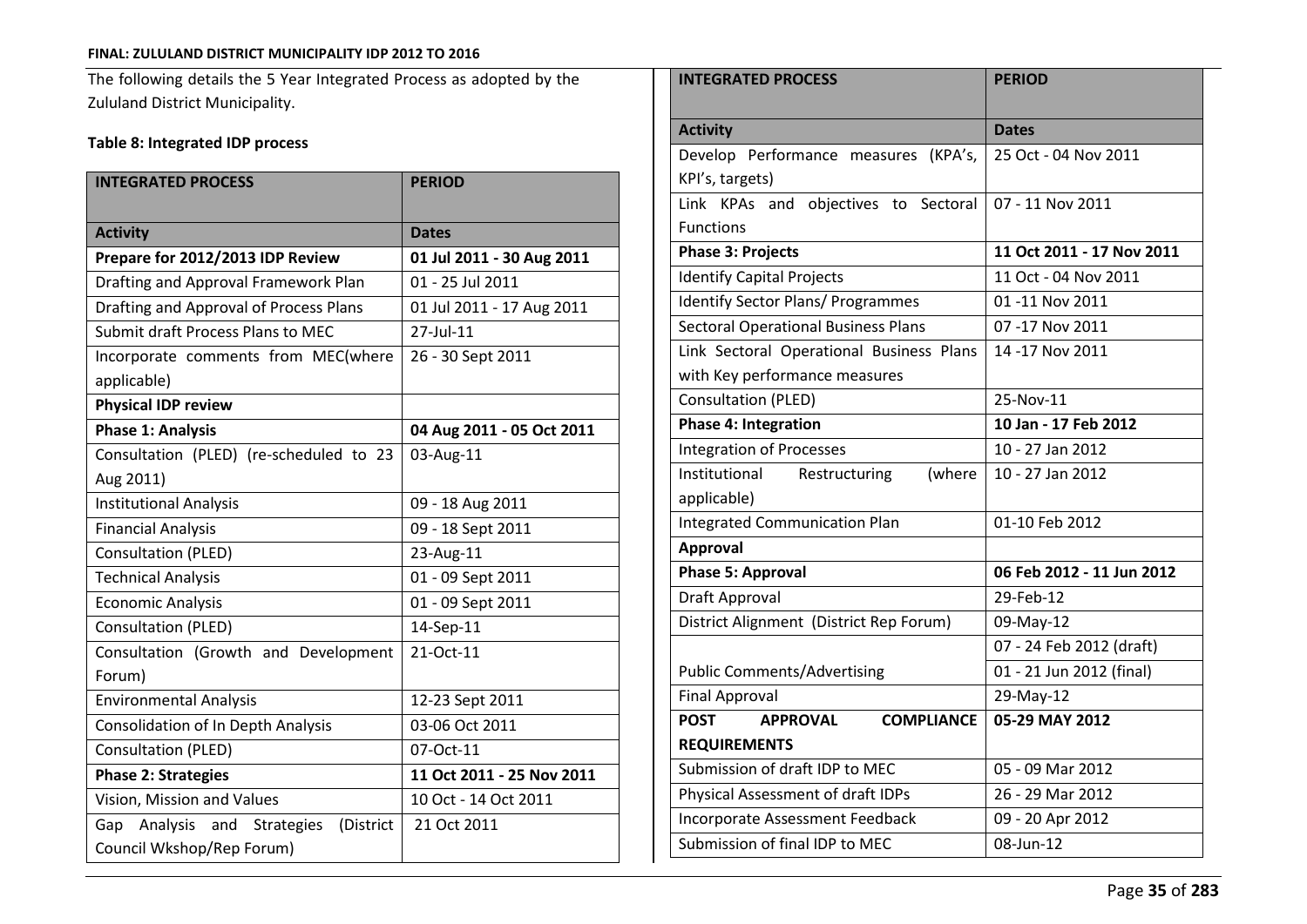| <b>INTEGRATED PROCESS</b>                                    | <b>PERIOD</b>              |  |
|--------------------------------------------------------------|----------------------------|--|
| <b>Activity</b>                                              | <b>Dates</b>               |  |
| <b>Annual Implementation</b>                                 | 01 Jul 2011 - 30 Jun 2012  |  |
| <b>Operational Business Plans</b>                            | 01 Jul 2011 - 30 Jun 2012  |  |
| <b>Municipal Budget</b>                                      |                            |  |
| Monitoring, evaluation and review (11/12)                    | 01 Sept 2011 - 13 Jul 2012 |  |
| Quarter 1                                                    | 01 - 09 Sept 2011          |  |
| Quarter <sub>2</sub>                                         | 06 -13 Jan 2011            |  |
| Quarter 3                                                    | 06 -13 April 2011          |  |
| Quarter 4                                                    | 06 -13 Jul 2012            |  |
| <b>Budget Review Process</b>                                 | 01 Aug 2011 - 25 May 2012  |  |
| Prepare&Table budget schedule to EXCO                        | 23-Aug-11                  |  |
| Schedule and requirements workshopped                        | 25-Aug-11                  |  |
| at Management Comm/Capex                                     |                            |  |
| HODs prepare budget inputs                                   | 01 Sept - 28 Oct 2011      |  |
| Submitt budget inputs for CFO                                | 31-Oct-11                  |  |
| Draft budget discussed at Management                         | 14-Nov-11                  |  |
| Comm                                                         |                            |  |
| national<br>proposed<br>Incorporate<br>and                   | 14 - 23 Jan 2011           |  |
| provincial allocations                                       |                            |  |
| Revise budget allocations in line<br>with<br>proposed budget | 02-Feb-11                  |  |
| Draft budget & SDBIP tabled to Council                       | 29-Mar-11                  |  |
| LMs informed of the projected allocations                    | 05-Apr-11                  |  |
| Incorporate additions and comments of                        | 10 - 20 Apr 2011           |  |
| draft budget                                                 |                            |  |
| Prepare budget for tabling to Council                        | 01-May-11                  |  |
| Revise SDBIP &Performance Contracts in                       | 08-May-11                  |  |
| line with approved budget                                    |                            |  |
| Table revised SDBIP & Perf Contracts to                      | 29-May-11                  |  |
| Council                                                      |                            |  |

| <b>INTEGRATED PROCESS</b>                           | <b>PERIOD</b>             |
|-----------------------------------------------------|---------------------------|
| <b>Activity</b>                                     | <b>Dates</b>              |
| <b>Performance Management Review</b>                |                           |
| <b>Preparation Phase</b>                            | 04 Jul 2011 - 26 Aug 2011 |
|                                                     |                           |
| Drafting of Performance Management                  | 04 - 15 Jul 2011          |
| Framework                                           |                           |
| Table draft PMS Framework at MANCO                  | 25 - 29 Aug 2011          |
| Incorporate HOD Comments                            | 01 - 15 Aug 2011          |
| Table PMS Framework to EXCO for                     | 25-Aug-11                 |
| adoption                                            |                           |
| Physical Review (2012/2013)                         | 10 Oct - 05 Nov 2011      |
| Council Strategies developed (Council               | 21-Oct-11                 |
| Strategic Session)                                  |                           |
| Planning circulate scorecard template to            | 24 - 28 Oct 2011          |
| HODs (web systems)                                  |                           |
| HODs draft performance measures (KPAs,              | 26 Oct - 04 Nov 2011      |
| KPIs, targets)                                      |                           |
| HODs submitt departmental scorecards to             | 07 - 11 Nov 2011          |
| planning                                            |                           |
| Planning develops council scorecard                 | 14 - 17 Nov 2011          |
| <b>Council scorecard tabled to Council</b>          | 21 - 25 Nov 2011          |
| Performance Agreements<br>signed<br>by <sub>1</sub> | 02 - 06 Jul 2011          |
| Section 57 Managers                                 |                           |
| <b>WSDP Review Process</b>                          | 01 Aug 2011 - 25 May 2012 |

# 3.6 CONSULTATION AND ALIGNMENT MEETINGS AND DATES

The table below reflects the Consultation and Alignment Meetings and the dates when these took place: